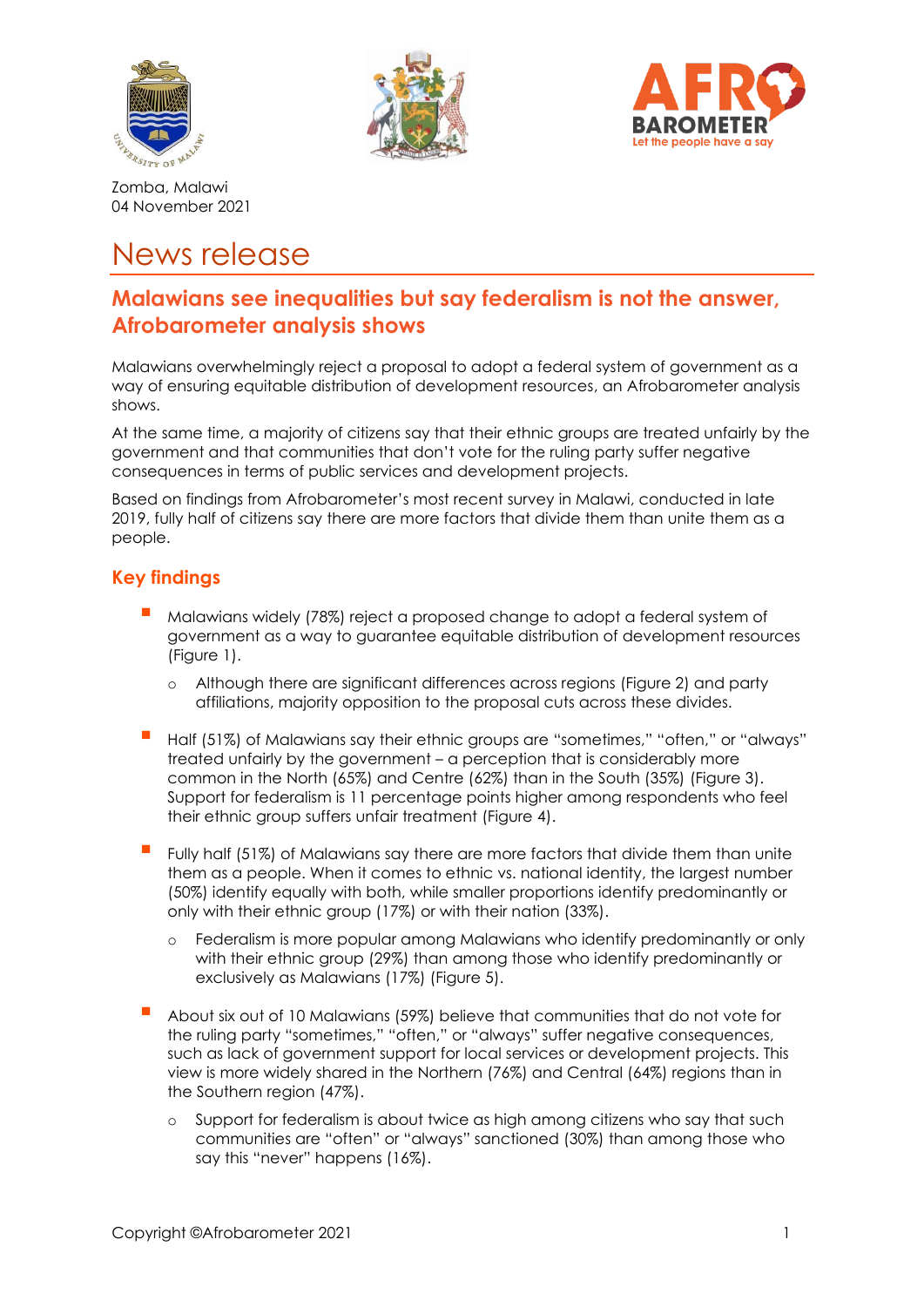

## **Afrobarometer surveys**

Afrobarometer is a pan-African, nonpartisan research network that provides reliable data on African experiences and evaluations of democracy, governance, and quality of life. Eight rounds of surveys have been completed in up to 39 countries since 1999. Round 8 surveys (2019/2021) cover 34 countries. Afrobarometer conducts face-to-face interviews in the language of the respondent's choice with nationally representative samples.

The Afrobarometer team in Malawi, led by the Centre for Social Research at the University of Malawi, interviewed 1,200 adult Malawians in November-December 2019. A sample of this size yields country-level results with a margin of error of +/-3 percentage points at a 95% confidence level. Previous surveys in Malawi were conducted in 1999, 2003, 2005, 2008, 2012, 2014, and 2017.

## **Charts**



### **Figure 1: Should Malawi adopt a federal system of government?** | Malawi | 2019

*Respondents were asked: In your opinion, do you agree or disagree that Malawi should adopt a federal system of government for equitable development?* 





*Respondents were asked: In your opinion, do you agree or disagree that Malawi should adopt a federal system of government for equitable development?*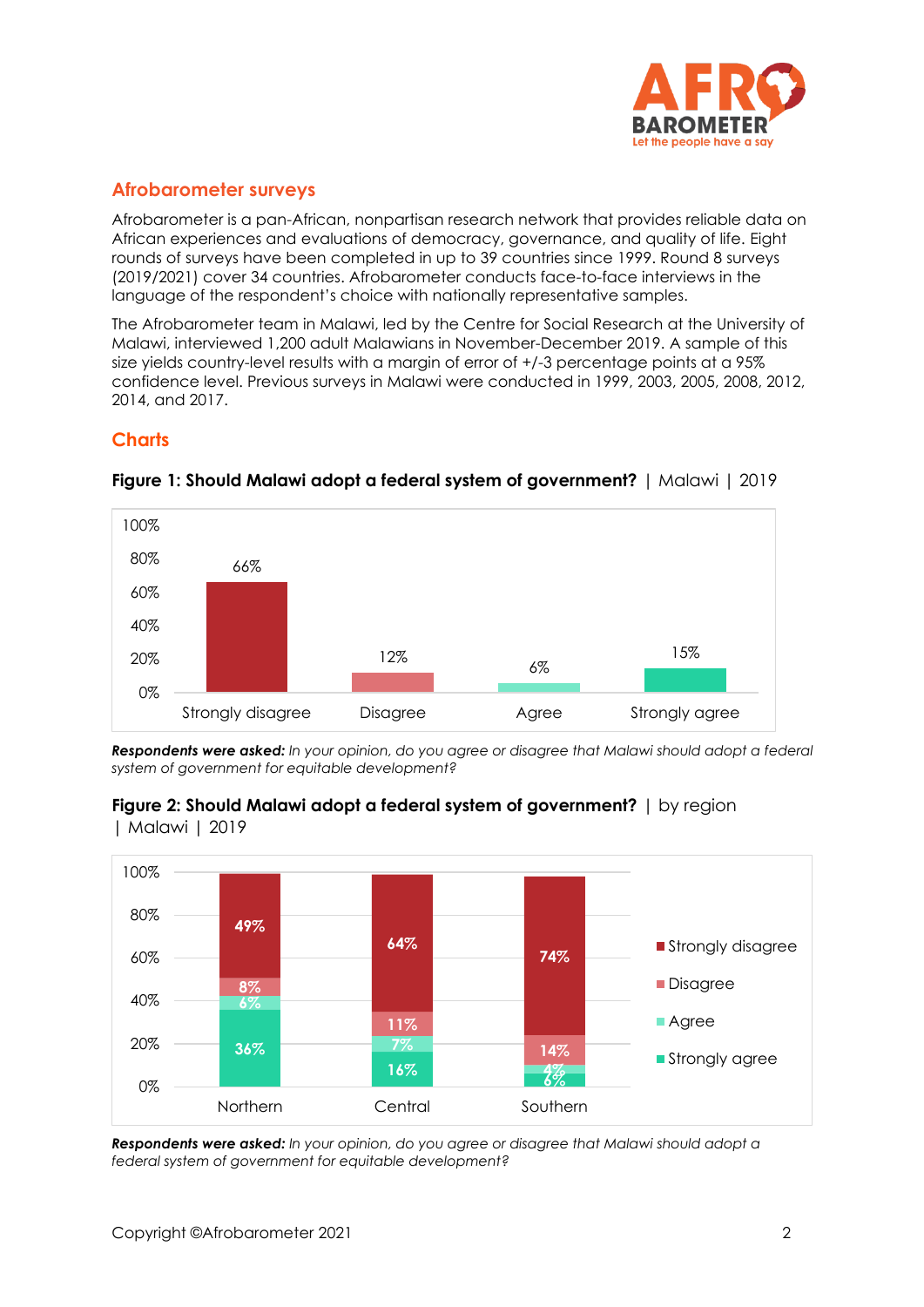



#### **Figure 3: Ethnic group treated unfairly by government** | by region | Malawi | 2019

*Respondents were asked: How often, if ever, are [members of the respondent's ethnic group] treated unfairly by the government? (% who say "sometimes," "often," or "always")* 

**Figure 4: Support for federalism** | by views on whether ethnic group is treated unfairly | Malawi | 2019



#### *Respondents were asked:*

*How often, if ever, are [members of the respondent's ethnic group] treated unfairly by the government?* 

*In your opinion, do you agree or disagree that Malawi should adopt a federal system of government for equitable development?*